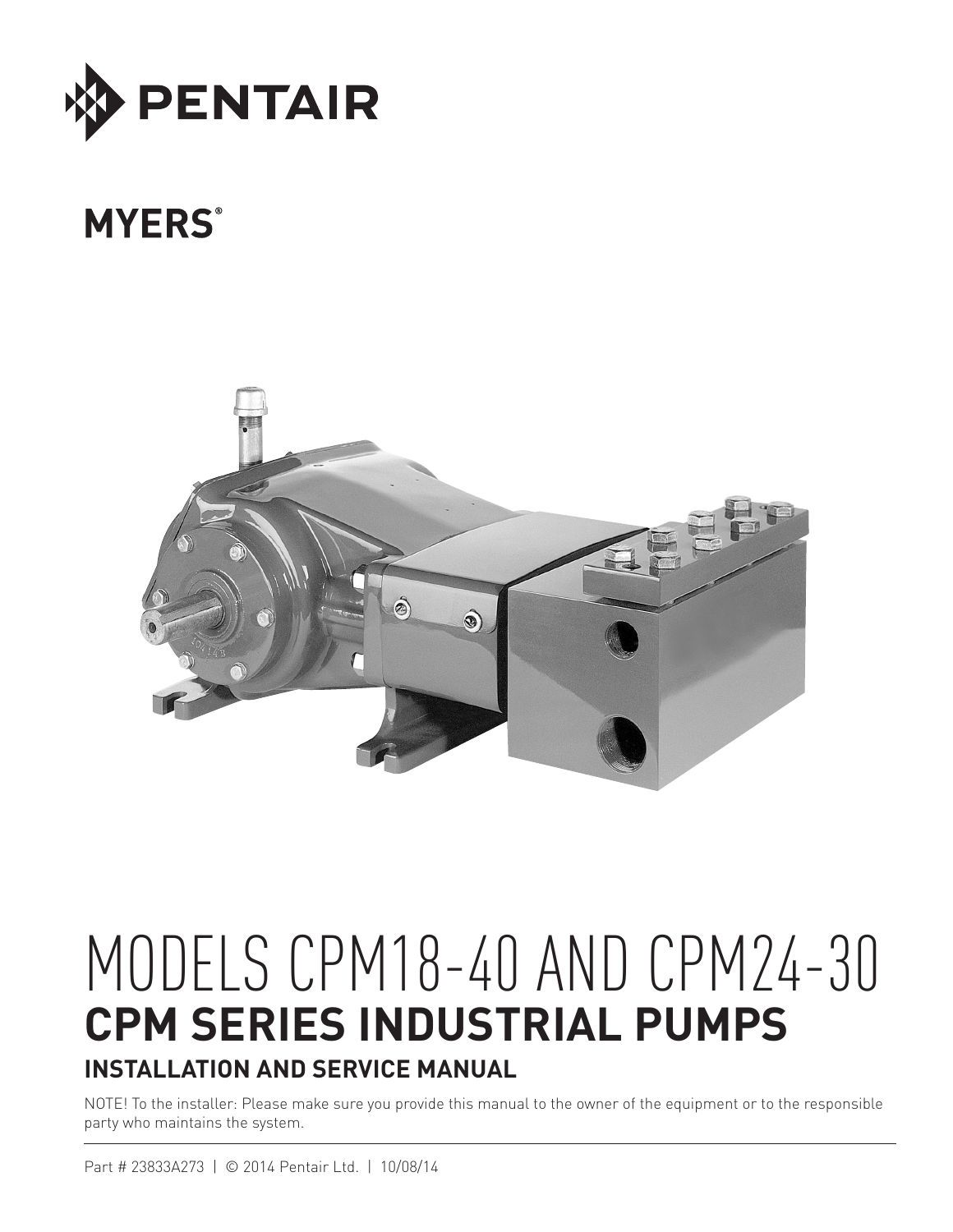#### **INSTRUCTIONS**

CAUTION: Positive displacement pumps must have a proper size and operable type of pressure regulating valve or pressure relief valve piped into the discharge line. This is mandatory to prevent damage to pump and piping or possible injury to personnel. Do not install any valves or shut-off devices in the bypass line from pressure regulator tank or supply.

CAUTION: All pumps should be installed level. For mobile applications the maximum angle of intermittent operation should be no more than 5° in any one direction.

#### **CALIFORNIA PROPOSITION 65 WARNING:**

**A**WARNING This product and related **accessories contain chemicals known to the State of California to cause cancer, birth defects or other reproductive harm.**

It is recommended to install a pulsation dampener in the discharge line to smooth out pressure pulse. This can protect pump parts and piping for longer life and quieter operation.

## **BELT DRIVE**

With belt drives the pulley on both the engines and pump should be located as close as possible to bearing to reduce bearing and shaft bending loads. Make sure that all bolts, nuts, set screws, and keys are properly tightened. On multiple V-belt drives, a complete set of new belts should be installed when making a replacement.

## **STARTING PUMP**

Fill pump crankcase with recommended oil (SAE) to the level mark on oil saber. Replace all drain plugs in pump and piping. Inspect tank to be sure that no foreign material is in tank or suction line. Fill the tank at least half full or connect suction to water supply. Open valve (if present) in suction line. Avoid prolonged dry operation which may cause excessive wear on plunger packing. Be sure that an operating pressure gauge is located in the discharge line. Use heavy duty, liquid filled, pulsation free pressure gauge. Make sure all valves, including spray gun or nozzles, are open in discharge line. Spray gun may be anchored to discharge back into tank. Completely back off the pressure adjusting device on pressure regulating valve. Check pressure rating for pulsation dampener, pressure regulator and pipe fitting to make sure working pressure is not over maximum pressure rating.

After starting, close discharge valve or spray gun slowly while watching pressure gauge to make sure relief valve or unloader is operating properly. Adjust relief valve or unloader to desired pressure. Cycle

nozzles, or gun on and off to be sure that pressure adjustment and regulator operation are satisfactory. Nozzle capacity should not exceed 90% of pump capacity for satisfactory regulator operation. Avoid freezing by draining all water from pump and system in cold weather. There is a 3/8 NPT drain plug for each cylinder chamber.

#### **SUGGESTED MAINTENANCE SCHEDULE**

Check oil level – Daily

Drain & change oil – 300 hrs. Drain at operating temperature to prevent contamination from settling.

Inspect piston packing and spacer rings – 500 hrs. Inspect frequently for leakage; piston packing is allowed to drip in order to cool and lubricate packing.

Inspect valves and springs – 500 hrs. Replace if cracks and heavy wear are present.

Inspect connecting link bearing inserts – 1000 hrs. Replace at first signs of fatigue or wear to prevent damage to crankshaft.

Inspect crankshaft tapered roller bearings and piston stud – 2000 hrs.

Replace if there is any pitting on the seal surface or if the surface is rough.

## **LUBRICATION**

**Pump –** Fill crankcase with 2 quarts of oil. Maintain oil level between the high and the low level marks on bayonet oil gauge inserted through crankcase cover. Add extra quart for crankcase speeds under 300 rpm.

Drain oil from crankcase after first 30 hours of operation. Refill with proper oil. Check oil levels regularly. Change oil immediately if water droplets are found on bayonet gauge.

## **SERVICE**

Disconnect electrical leads to motor or remove spark plug leads on engine before proceeding.

## **PLUNGER SEAL SERVICE**

Remove the three seal lubricating lines and nuts holding the fluid end and slide head. Rotate crankshaft until plunger is flush with seal housing. Slide seal housing forward to clear plunger and remove. Remove seals and clean seal housing. Install new seal. Lubricate with waterproof grease and repeat steps to install plunger seal.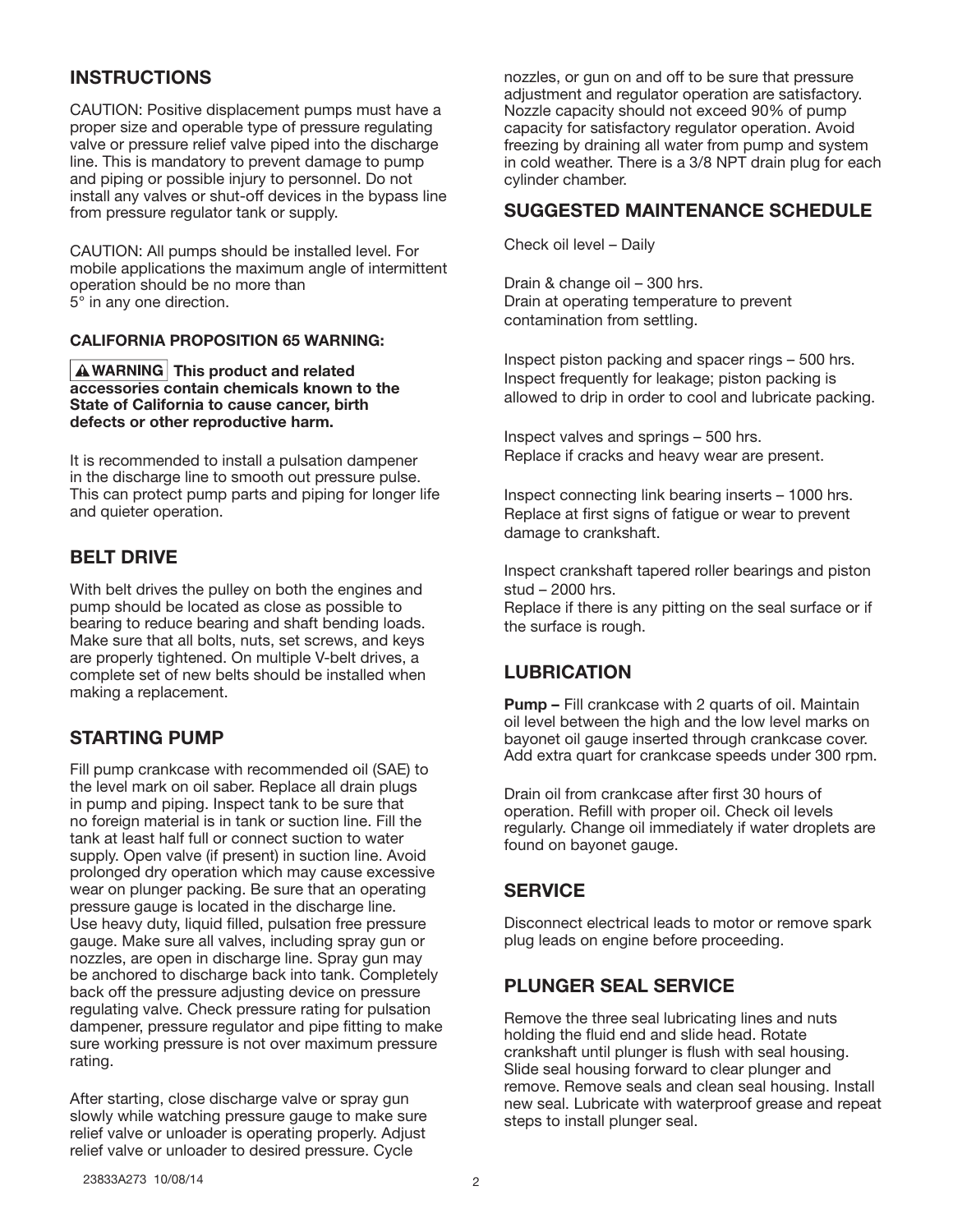## **VALVE SERVICE**

When servicing valves always replace O-rings. Remove bolts and valve clamp. Remove valve cover on top of fluid access to valve components. Suction and discharge valve will show a wear pattern on seating surface but need not be replaced unless extreme wear, cracks or erosion is present on valve. All valves and seats are interchangeable but it is recommended to put them back in the same order as taken out if not renewing the components. To replace valve components, clean bores to remove corrosion or burrs, and lubricate and replace O-rings in bottom of bore. Lubricate valve seat and replace O-ring. On the valve, make sure the spring is inserted squarely before putting assembly into fluid end. Repeat for the discharge valve, insert valve cover and secure.

## **REPLACING PISTON ROD SEALS**

The rod seal assembly contains two seals, and two oil seals with lips facing power end. The fluid end must be removed before the oil seal can be replaced. Unscrew Allen screws and place into the other two tapped holes. Gradually screw them in to push oil seal housing off the retainer. Assemble new seals in oil seal housing. An assembly thimble should be used on end of crosshead rod for sliding oil seal housing back into retainer. Check gasket replace if damaged.

An assembly thimble should be used on small end of the piston rod to expand sealing edge as it is pushed on. The thimble should be machined from high carbon steel and polished on the exterior to reduce possibility of seal lip damage.

## **SERVICING CRANKCASE PARTS**

To remove the crankcase you do not need to remove the cylinder body from the crankcase. Remove the connecting link caps from the connecting links and push the free links toward the cylinder end as far as possible. Take off the bearing caps and pull the crankshaft through the bearing opening.

#### **REPLACING CRANKSHAFT AND SHIMMING BEARINGS**

Remove bolts from both bearing caps. Carefully remove bearing cap, shims and O-rings and discard shims and O-rings. Inspect and clean shim surfaces on both bearing caps and crankcase.

Slide crankshaft into the crankcase and rest bearings on the sides of the crankcase. Place .045" shim on the drive side bearing cap and place 4.38" O.D. O-ring onto the bearing cap.

Cover key-way slot and slide the bearing cap with oil seal over the drive shaft. Tighten the cap screws. Install the non-drive side cap without shims or O-ring. Secure with cap screws and tighten alternately so the crankshaft can be fully rotated by hand to seat the tapered roller bearings.

Measure the shim gap adjacent to each of the screws by inserting a flat feeler gauge in the gap until it bottoms out. The required shim thickness for this cap is equal to the average of the two gap measurements, plus .005" constant.

Remove the two bolts and cap and place the correct shim thickness on this cap. If the required shim thickness does not match an .003" increment of a green shim, round up or down to the nearest .003" shim increment.

Remove non-drive side bearing cap and place the 4.38" O.D. O-ring on the cap and reinstall. Tighten the screws as the crankshaft is fully rotated by hand to seat the bearings and so no significant binding results.

## **SERVICING CONNECTING LINKS**

When the connecting link bearings are worn standard replacement bearing inserts can be installed in the connecting links. These bearings should not be tampered with or changed in size at the time of assembly. Do not change the size of the link by filing or grinding the faces. When reinstalling the links on the crankshaft be sure to place the oil holes upward for proper lubrication.

When installing new bushings for the wrist pin, these bushings should be reamed to proper size after pressing into the link. Do not ream "D" bushings.

#### **RECOMMENDED TORQUE (foot-pounds) FASTENER LOCATION**

Link Bearing Caps - 25 Crankshaft End Caps - 20

Capscrew Holding Piston - 20

Packing Assembly to Piston Rod - 20

Valve and Cylinder Cover Clamps - 80

Capscrew (Fluid End to Crankcase) - 1/2"-50, 5/8"-85

## **CROSSHEAD AND PISTON RODS**

Repair parts for the crosshead and piston rod are supplied as a complete unit. If either of these parts becomes worn it is necessary to replace both the crosshead and piston rod. Under normal conditions a crosshead will not wear nor will the bore of the crankcase wear to the extent that replacement will be required. A clearance of .002" to .004" is standard for the crosshead.

## **RECONDITIONING CRANKSHAFTS**

When crank pins are slightly damaged, they can sometimes be reconditioned for further use. This can be done with emery cloth and polishing until all ridges are completely removed. The final polishing operation should be performed by using a very fine emery cloth.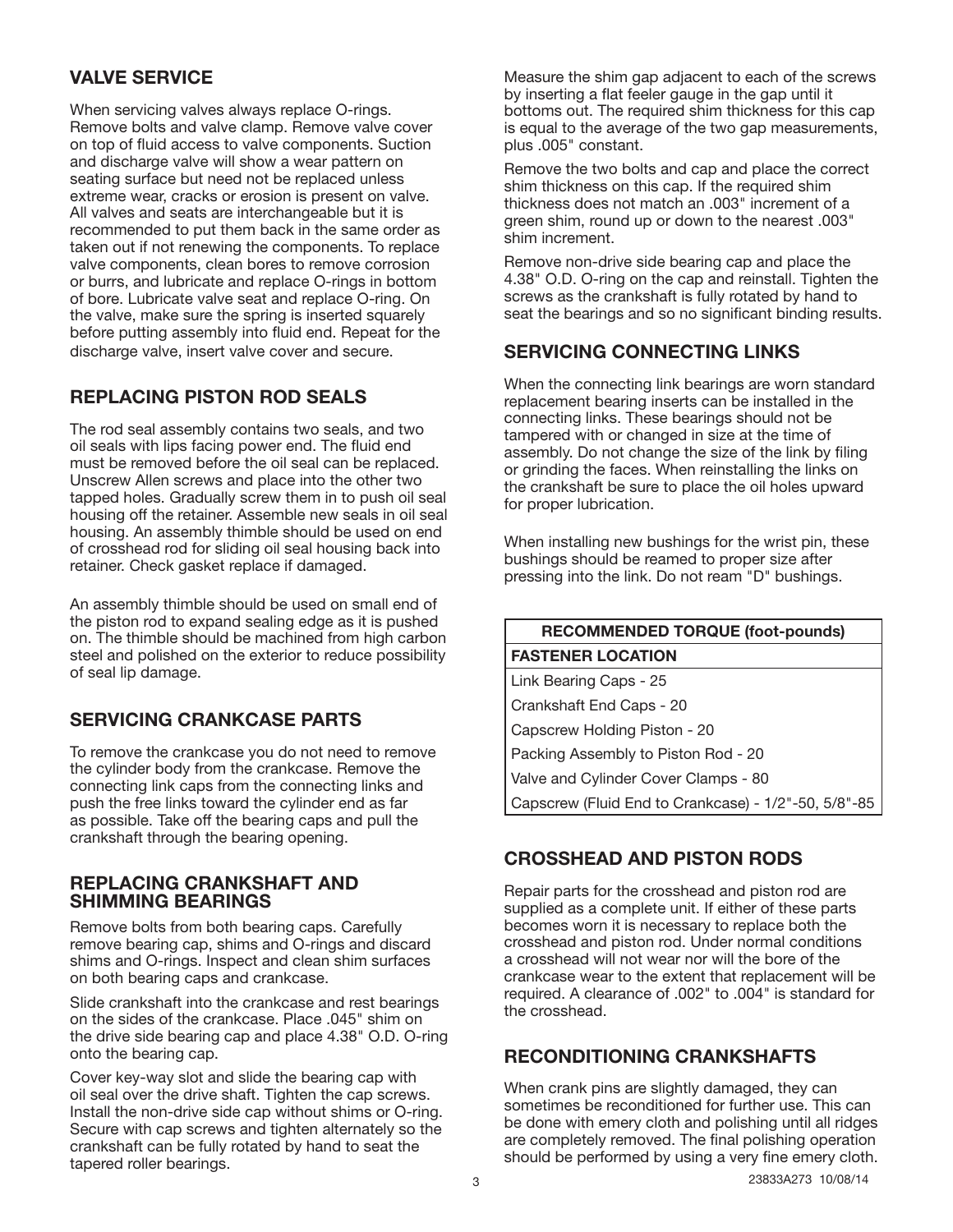This procedure can be followed only where the amount of sanding does not reduce the normal diameter of the crank pin.

Worn or corroded crank pins can be ground and polished down to .030" under the size when the crank was new. The undersize bearing halves are made especially for turned down crankshafts.

If the surface is badly damaged, the crankshaft can often be salvaged by metalizing the crank pins, regrinding and polishing to the original diameter.

When assembling bearings on the crankshaft, an oil seal expander thimble should be used at the end of the shaft. A thimble of this type will cause the lip of the oil seal to gradually expand up to the shaft diameter allowing it to slip onto the shaft without turning or damaging the seal in any way. A slight nick or cut in the lip can damage a seal enough that it will not retain the oil properly.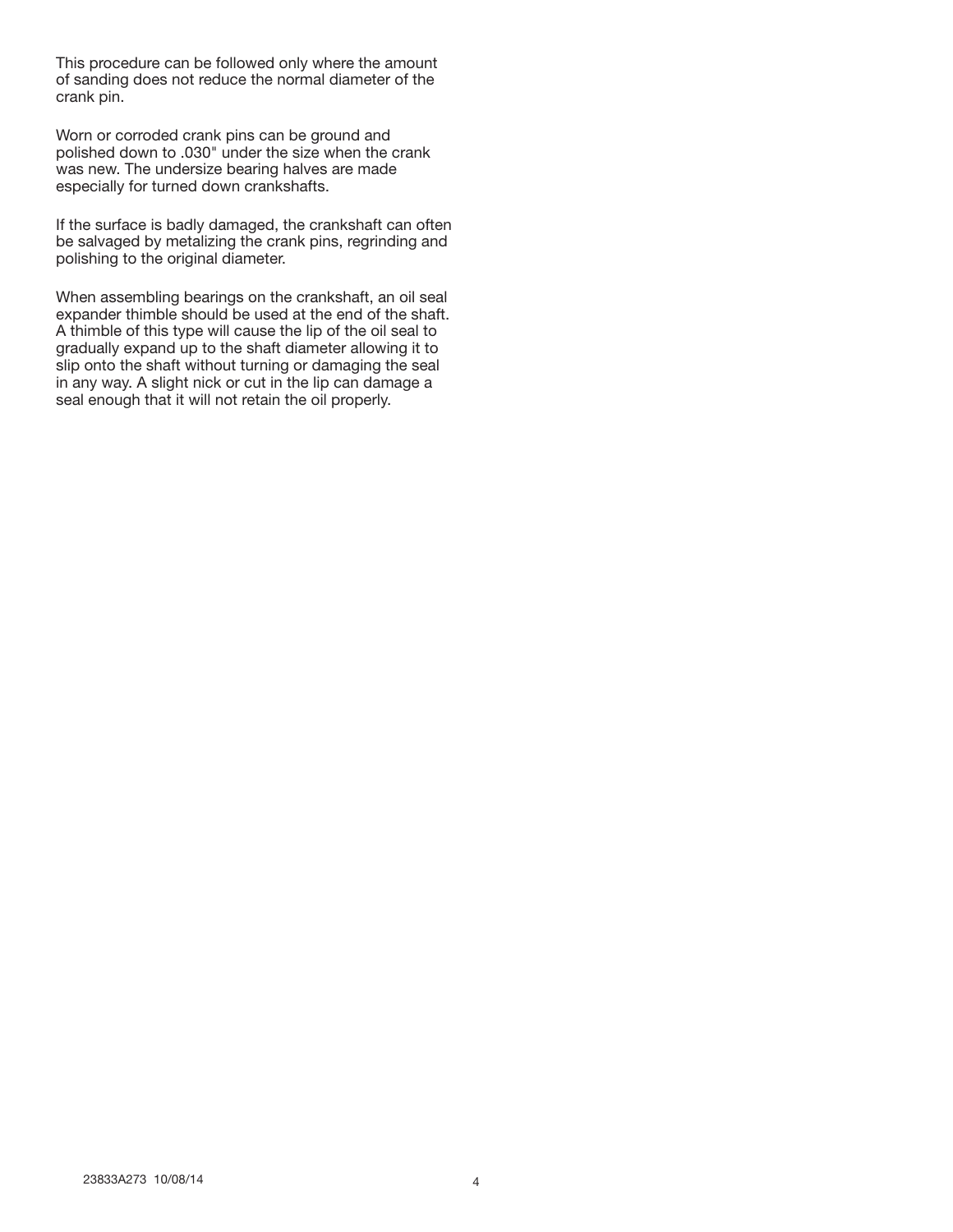| <b>TROUBLESHOOTING</b>                                          |   |   |   |   |              |   |
|-----------------------------------------------------------------|---|---|---|---|--------------|---|
| Pump fails to build pressure with discharge closed              |   |   |   |   |              |   |
| Failure to hold pressure with discharge open                    |   |   |   |   |              |   |
| Pump is noisy                                                   |   |   |   |   |              |   |
| Pump gets hot                                                   |   |   |   |   |              |   |
| Pressure gauge shows abnormal fluctuation                       |   |   |   |   |              |   |
| Regulator chatter                                               |   |   |   |   |              |   |
| <b>POSSIBLE CAUSE OF PROBLEM</b>                                |   |   |   |   |              |   |
| 1. Pump not primed                                              |   |   |   |   |              | X |
| 2. Valve closed in suction line                                 |   |   |   | X |              | X |
| 3. Suction line or sediment chamber clogged                     |   |   |   | X | X            | X |
| 4. Air leak in suction line                                     |   |   |   | X | X            | X |
| 5. Pressure regulator valve badly worn or not properly adjusted |   |   |   |   | X            | X |
| 6. Pump packing or valves badly worn                            |   | X |   | X | X            |   |
| 7. Pump cylinder body cracked                                   |   |   |   | X | X            | X |
| 8. Holes in discs are too large                                 |   |   |   |   | X            |   |
| 9. Need suction surge arrester                                  |   |   |   | X |              |   |
| 10. Water in crankcase                                          |   |   | X |   |              |   |
| 11. Worn connecting link bearings                               |   |   | X | X |              |   |
| 12. Lack of oil in crankcase                                    |   |   | X | X |              |   |
| 13. Foaming mixture                                             |   | X |   | X | X            |   |
| 14. Regulator plunger sticking                                  |   | X |   |   |              |   |
| 15. Unloader stuffing box nut too tight                         |   | X |   |   |              |   |
| 16. Foreign matter under pump valve                             |   | X |   | X | $\mathsf{x}$ |   |
| 17. Discharge surge arrester inoperative                        | X | X |   |   |              |   |
| 18. Loose piston rod                                            |   |   |   | X |              |   |
| 19. Improper preload of crankshaft bearings                     |   |   | X | X |              |   |

## **Explanation of the Service Chart**

- 1. Pump priming is usually not necessary when the pump is installed correctly. However, there are certain conditions which may make it necessary to prime the pump to get the pumping action started. Priming will be required when it is impossible for the plunger to displace the air in the pump and replace it with water. This can be caused by a high suction lift, the valves being stuck on the seat or by valves sticking due to extreme corrosion. A pump will not prime readily if someone has tampered with the valve springs causing them to exert undue pressure of the valve plates against the valve seats.
- 2. A gate valve is sometimes installed in the suction line between a tank or pressure line and the pump sediment chamber. It will shut off the supply source in order to clean the sediment chamber or to perform pump repairs. If this valve is partially or fully closed, it will interfere with the flow of water to the pump suction. This may cause severe knocking and vibration of the pump because the water cannot flow into the cylinder cavities fast enough.
- 3. A sediment chamber should be installed in the suction line between the gate valve and the pump suction. The strainers in the sediment chambers are sufficient to allow a free flow of liquid to the pump. If the strainers become severely clogged, they will completely stop the flow of liquid to the pump.
- 4. Any plunger pump operating at a high pressure will not perform properly nor quietly if a mixture of air and water is allowed to enter the pump suction. A small air leak in the suction line will cause the pump to knock and vibrate excessively by allowing the pump to draw a certain amount of water mixed with air on each stroke of the piston. A large air leak will cause the pump to lose prime after which it cannot be reprimed until the air leak is stopped. Air leaks may occur at the joints of the suction line piping, at the gate valve in the suction line, at the gasket sealing the cap on the sediment chamber, by a crack in the suction wall of the cylinder body, or by air drawing past the packing on the suction stroke if the packing is badly worn.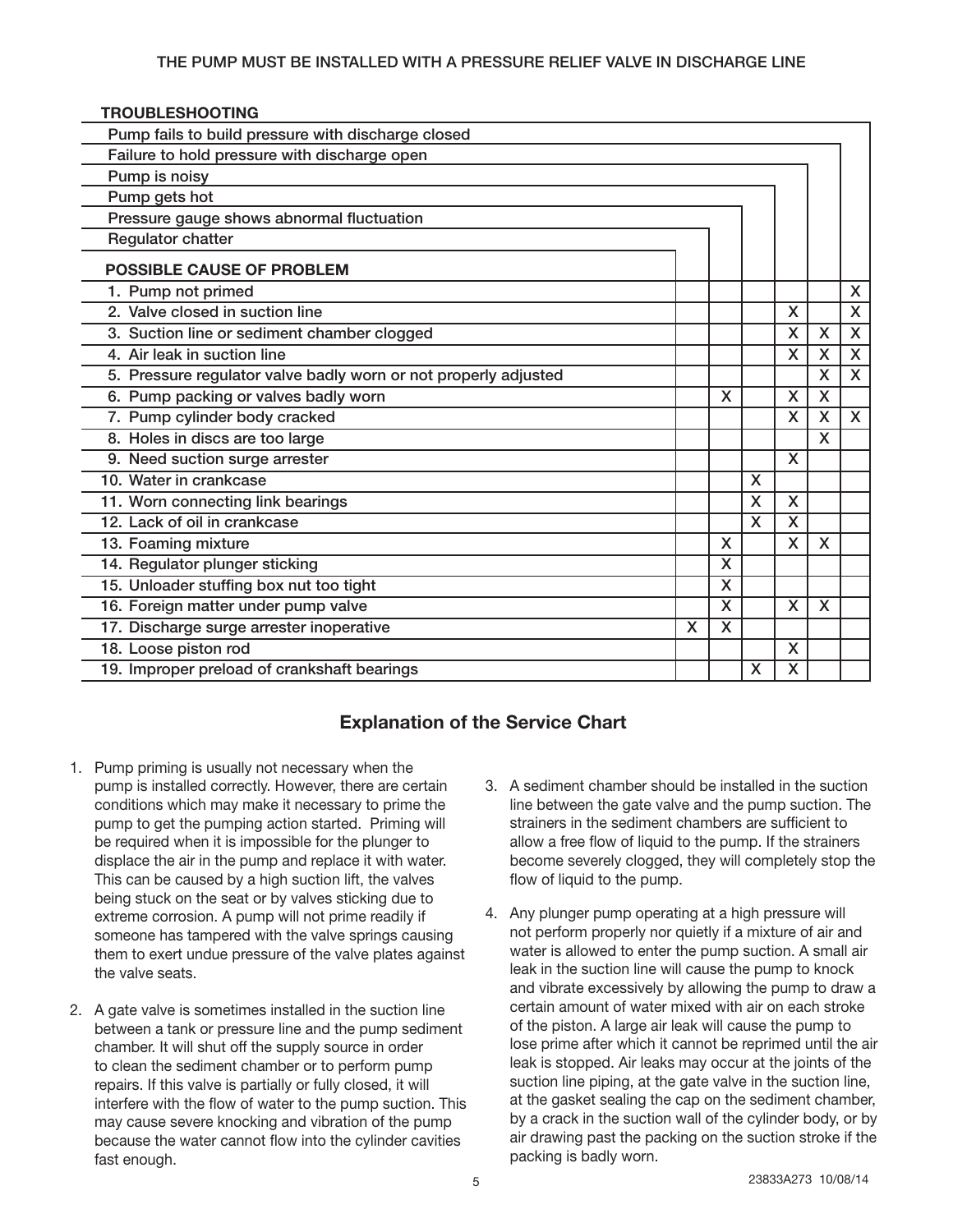- 5. If the pressure regulator internal bypass valve is worn, it will allow too much of the pump capacity to be bypassed and recirculated back to the tank. By examining the flow from this valve with the discharge turned on, it can be determined whether or not the valve is worn. If a heavy flow continues when the discharge is turned on, it is usually a good indication of a worn valve and should be replaced.
- 6. Worn plunger cups, valves or valve seats will cause a severe drop in pump capacity pressure. Worn plunger cups are detected by water leakage past the cups and should be replaced immediately. Water getting into the pump crankcase will cause severe corrosion of the bearings. Worn valves can only be detected by visual examination of each valve assembly. Abrasive liquid will cause wire cuts which begin as a very small groove, but increase rapidly once the valve starts to leak through this groove. If the valve plates are replaced as soon as they start to show this cutting action, it will prevent the valve seat from becoming cut in a similar manner.
- 7. Pump cylinder bodies withstand an extreme amount of shock and pulsation while in operation, but if the pump is allowed to freeze, by not being drained, the freezing may crack the cylinder body walls in almost any location. If the crack occurs on the suction valve or cylinder portion of the body, it may allow a small amount of air to enter on the suction stroke and cause noisy operation or a decrease in pumping capacity. If the crack develops in the walls between the cylinder cavities or discharge valve cavity, it may allow the water to flow from one cavity to the adjacent cavity and cause uneven displacement.
- 8. The holes in the gun or nozzle discs are continually subject to wear because of the high velocity of the liquid through the holes. If the holes become worn, they may allow a higher rate of discharge than the pump is able to provide, then a drop in pressure will be noticed. This can quickly be checked by reducing the number of nozzles or guns while watching the amount of overflow from the pressure regulator. If there is considerable overflow, it is an indication that the regulator valve is worn rather than the gun or nozzle disc.
- 9. Suction surge arresters should be installed on the suction line of reciprocating pumps, 1-1/2" or 2" can be used. A standing height of 12"-15" will be sufficient with the top end closed by an ordinary pipe cap.
- 10. Water may accumulate in the pump crankcase from two sources; leakage of the plunger cups or an accumulation of condensation/moisture inside the crankcase due to changes in weather or the repeated heating and cooling of the pump. Pumps used consistently, running for a considerable period of time

to heat the oil and other working parts, will not normally accumulate water by condensation. Replace the plunger cups as soon as they start to leak.

- 11. Worn connecting link bearings are caused by unusual or adverse operating conditions and are seriously affected by corrosion if water is present in the crankcase. They will wear out from overheating if adequate oil is not provided in the crankcase. It is recommended to drain, clean and refill with new oil prior to any storage period. Replace bearings as soon as any damage is discovered to avoid possible damage to crankshaft.
- 12. Low oil in the crankcase can quickly cause failure of the pump's power end and result in extensive repairs. Oil level should be checked periodically during normal operation and during all maintenance work.
- 13. A foaming mixture will sometimes have the same effect as a small air leak in the suction line. This is because various quantities of the foam are drawn through the suction line into the pump disrupting the normal flow of water.
- 14. Pressure regulators and unloading valves may become sluggish in action due to the plunger sticking or fitting too tightly in its cylinder. This may happen by an accumulation of chemicals collecting in and around the plunger or due to excessive corrosion of the plunger parts. To check this condition, remove and clean the plunger and cover the parts with a waterproof grease before assembling.
- 15. The stuffing box nut on the unloading valve lifting post should not be tightened to severely grip or bind the packing on the post. Tighten this nut just enough to prevent leakage and chatter. The pressure regulator and unloading valves may chatter or vibrate excessively due to an unstable operation from nozzling in the high or low capacity range of the regulator or unloader. The range should be at least 50% to 90% of pump capacity. With unloader valves, nozzle capacity should be at least 20% and not exceed 90% of pump capacity.
- 16. If foreign matter becomes lodged between the pump valve and valve seat, a drastic drop in capacity and considerable surge or pulsation will occur in the discharge line. Examine each valve if this occurs.
- 17. When a pump is used for a long period of time, a waterlogged discharge surge could cause pulsation at the discharge. The suction should be opened to the atmosphere to allow air to be drawn through the pump to recharge the surge arrester. Do this with the pressure release valve open so the pump operates at no pressure.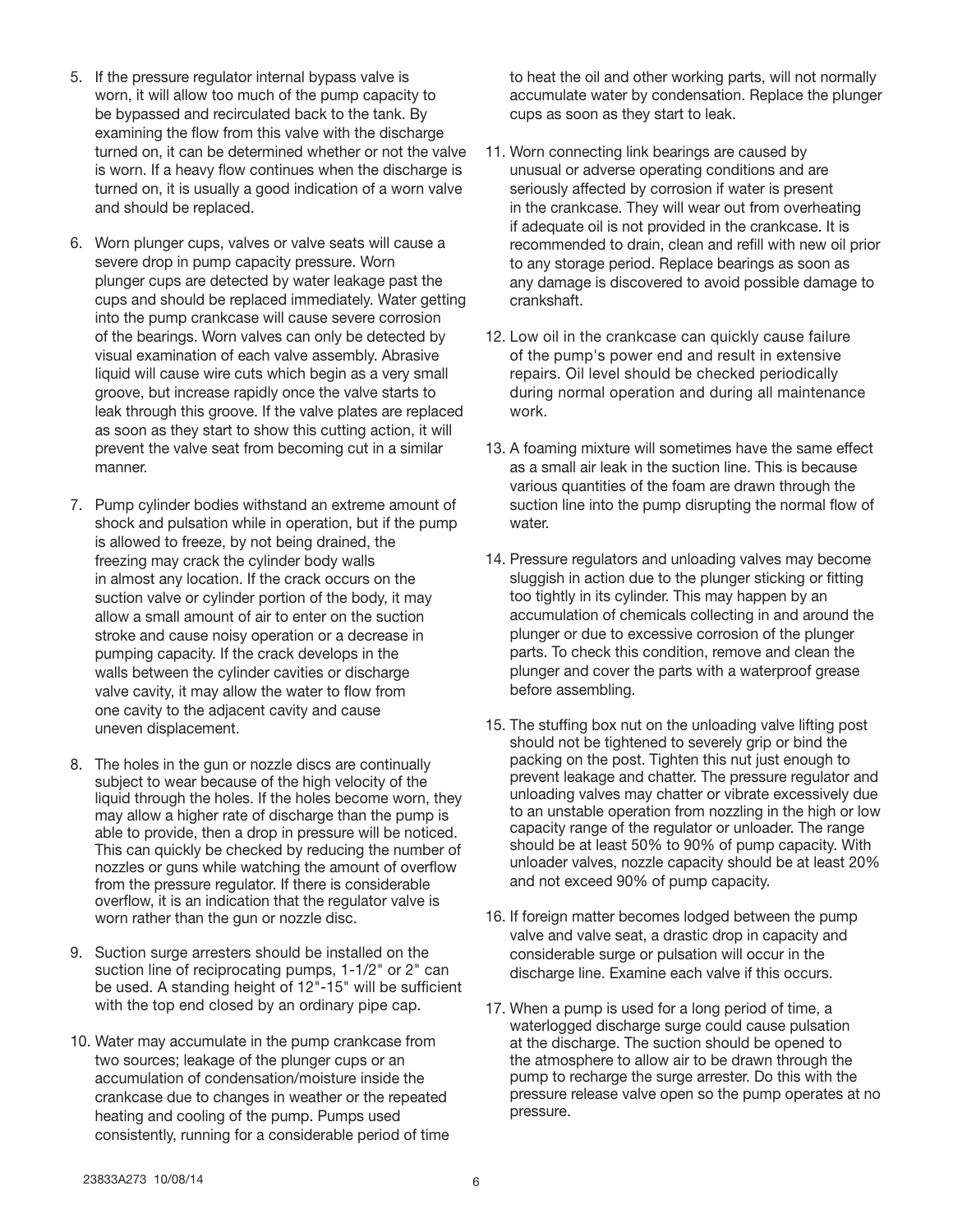- 18. Noisy pump operation can be caused by a loose plunger rod in the crosshead. This noise usually has a regular cadence timed with each stroke of the plunger. When this occurs, always replace both the rod and the crosshead.
- 19. Increased preload to the crankshaft bearings will reduce bearing life, require more power and generate more heat, while insufficient preload may cause a knock, timed with the crankshaft rotation. Check for loose bolts on the crankshaft end caps or adjust shims to obtain proper bearing preload.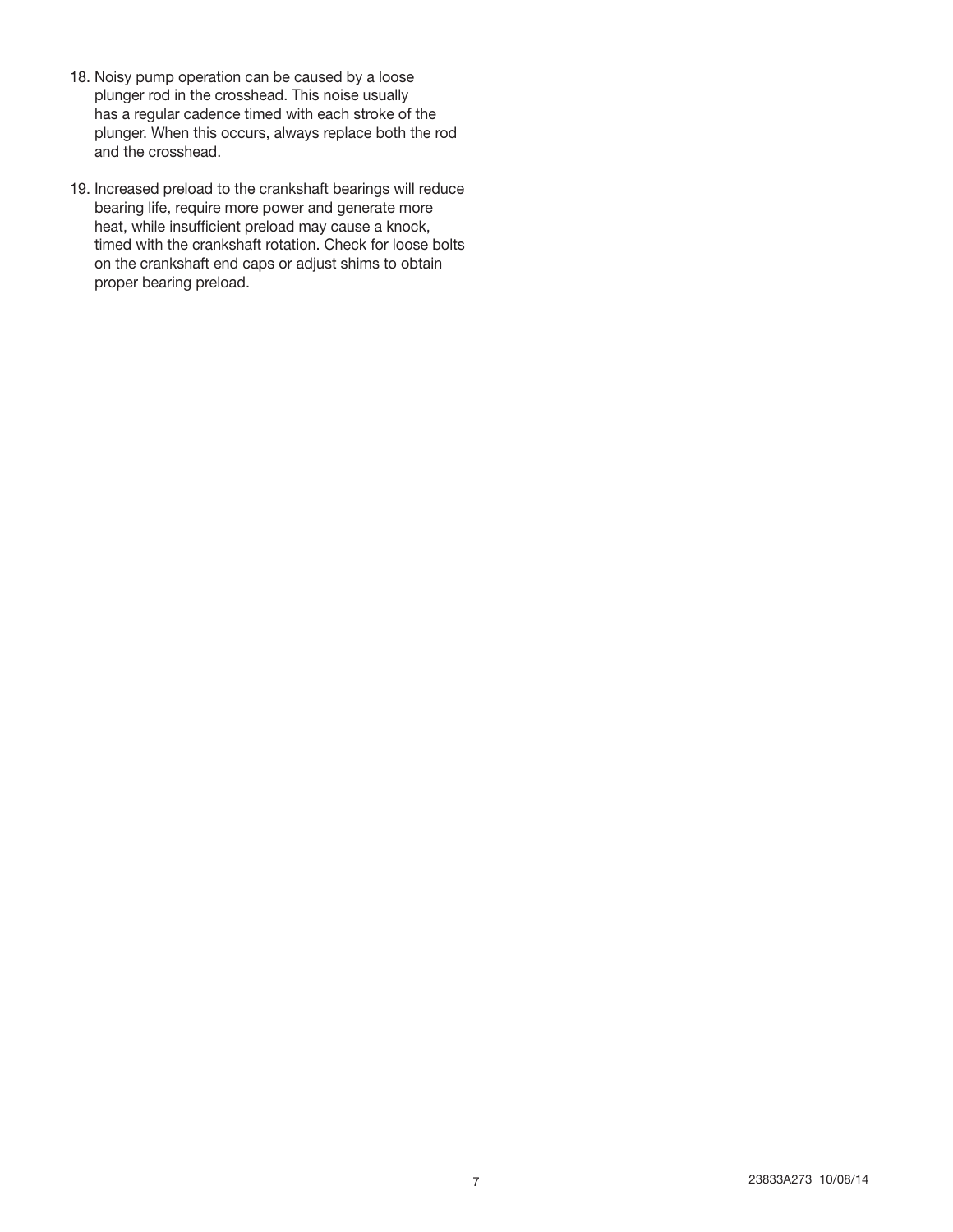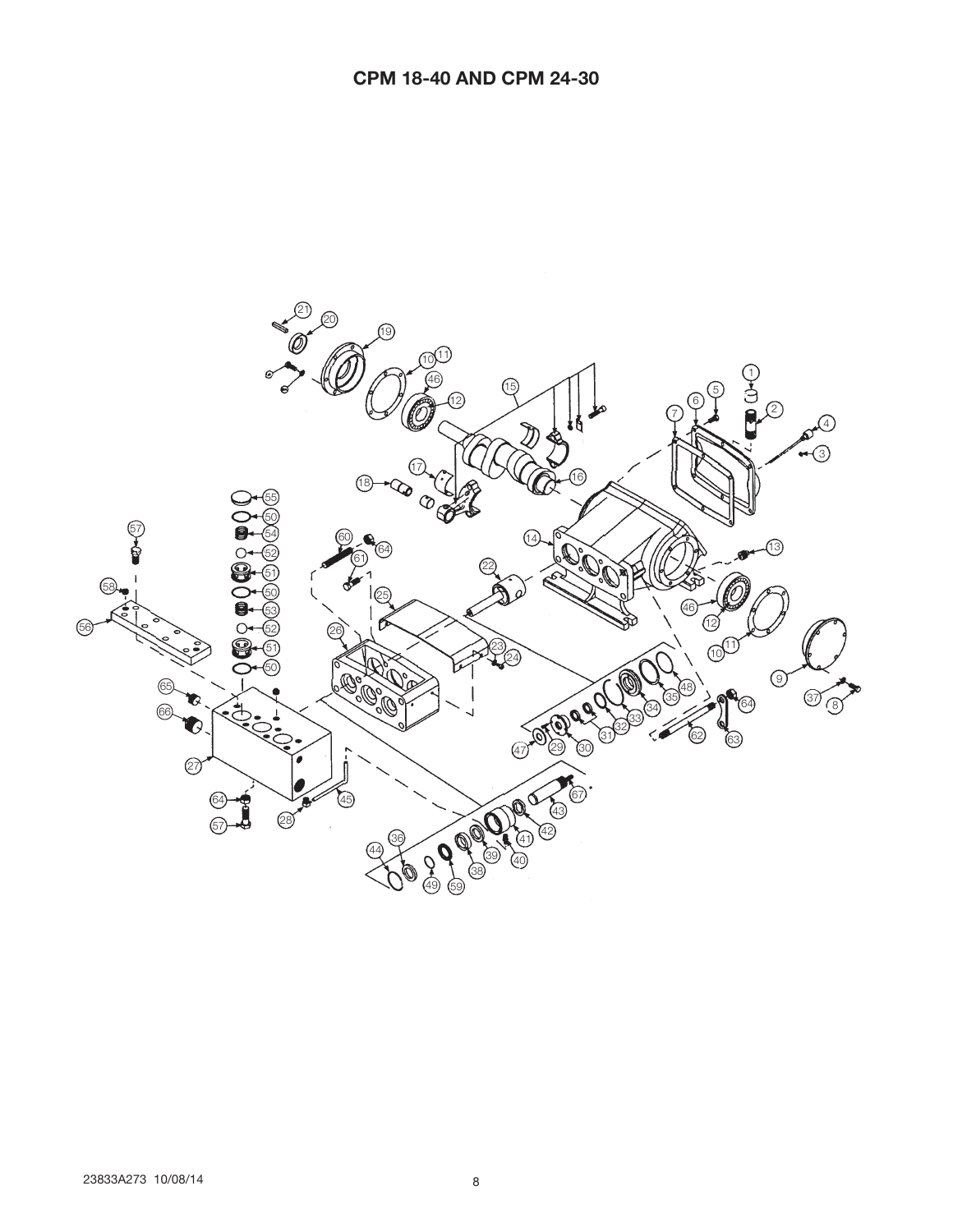## **CPM18-40 PLUNGER PUMP PARTS LIST (25905F000 STEEL) RIGHT–HAND CPM 18-40L PLUNGER PUMP PARTS LIST (25905F010 STEEL) LEFT–HAND CPM 24-30 PLUNGER PUMP PARTS LIST (25905F012) RIGHT-HAND**

| OIL FILL CAP<br>1<br>05737A021<br>1<br>$\overline{\mathbf{c}}$<br>OIL FILL NIPPLE<br>17995A001<br>1<br>3<br>$\mathbf{1}$<br>110-000110-201<br>0-RING<br>$\overline{4}$<br>$\mathbf{1}$<br>17360A014<br>OIL GAUGE<br>5<br>6<br>SCREW, HEX 3/8 x 7/8<br>19101A008<br>6<br>$\mathbf{1}$<br>06077C000<br>LID<br>$\overline{7}$<br>$\mathbf{1}$<br>06089B000<br><b>GASKET</b><br>8<br>19101A013<br>SCREW, HEX 3/8 x 1<br>12<br>9<br>CAP, BEARING CLOSED<br>10414B001<br>1<br>GASKET, SHIM .003" GREEN<br>10<br>6<br>05011A027<br><b>GASKET, SHIM .015" PINK</b><br>11<br>4<br>05011A028<br>$\overline{2}$<br>12<br>05674A019<br><b>BEARING CONE</b><br>$\mathbf{1}$<br>13<br>17481A001<br>PLUG. MAGNETIC 1/2<br>$\mathbf{1}$<br>CASE, GEAR<br>14<br>06076D000<br>3<br><b>LINK</b><br>15<br>27300B000<br>$\mathbf{1}$<br>16<br>06074D011<br><b>CRANKSHAFT</b><br>3<br>17<br>06109A010K<br>BEARING, PAIR 2-3/8<br>3<br>18<br>06116A000<br>PIN, CRK & WR<br>$\mathbf{1}$<br>CAP, BEARING OPEN<br>19<br>10414B002<br>$\mathbf{1}$<br>20<br>05710A004<br>SEAL, OIL<br>4<br>21<br>05818A077<br>WASHER, 1/4<br>22<br><b>CROSSHEAD &amp; PISTON ROD</b><br>3<br>17515B001<br>23<br>WASHER, 1/4<br>4<br>05030A020<br>$\overline{\mathbf{4}}$<br>24<br>05028A002<br><b>SCREW</b><br>$\mathbf{1}$<br>25<br>25927C000<br><b>COVER</b><br>1<br>26<br><b>ADAPTER</b><br>25937E000<br>BODY, CYLINDER, 1018 STEEL<br>$\mathbf{1}$<br>27<br>25934E000<br>BODY, CYLINDER, 1018 STEEL<br>25934E002<br>1<br>(FOR CPM-24-30)<br>28<br><b>FITTING</b><br>3<br>23188A002<br>29<br>06106A034<br>SCREW, SKT. HD #10 & 1/2<br>6<br>3<br>30<br>24959A002<br><b>HOUSING</b><br>31<br>CUP, U METRIC 22<br>6<br>22835A004<br>3<br>32<br><b>GASKET</b><br>05059A435<br>3<br>33<br>06120A000<br><b>SPRING</b><br>3<br>34<br>24958A001<br><b>RETAINER</b><br>3<br>35<br>05059A052<br>GASKET<br>3<br>36<br>24894A007<br>WASHER (FOR CPM 24-30)<br>3<br>24894A003<br><b>WASHER</b> | Item | Eng. No. | Description | Qty. |
|--------------------------------------------------------------------------------------------------------------------------------------------------------------------------------------------------------------------------------------------------------------------------------------------------------------------------------------------------------------------------------------------------------------------------------------------------------------------------------------------------------------------------------------------------------------------------------------------------------------------------------------------------------------------------------------------------------------------------------------------------------------------------------------------------------------------------------------------------------------------------------------------------------------------------------------------------------------------------------------------------------------------------------------------------------------------------------------------------------------------------------------------------------------------------------------------------------------------------------------------------------------------------------------------------------------------------------------------------------------------------------------------------------------------------------------------------------------------------------------------------------------------------------------------------------------------------------------------------------------------------------------------------------------------------------------------------------------------------------------------------------------------------------------------------------------------------------------------------------------------------------------------------------------------------------------------|------|----------|-------------|------|
|                                                                                                                                                                                                                                                                                                                                                                                                                                                                                                                                                                                                                                                                                                                                                                                                                                                                                                                                                                                                                                                                                                                                                                                                                                                                                                                                                                                                                                                                                                                                                                                                                                                                                                                                                                                                                                                                                                                                            |      |          |             |      |
|                                                                                                                                                                                                                                                                                                                                                                                                                                                                                                                                                                                                                                                                                                                                                                                                                                                                                                                                                                                                                                                                                                                                                                                                                                                                                                                                                                                                                                                                                                                                                                                                                                                                                                                                                                                                                                                                                                                                            |      |          |             |      |
|                                                                                                                                                                                                                                                                                                                                                                                                                                                                                                                                                                                                                                                                                                                                                                                                                                                                                                                                                                                                                                                                                                                                                                                                                                                                                                                                                                                                                                                                                                                                                                                                                                                                                                                                                                                                                                                                                                                                            |      |          |             |      |
|                                                                                                                                                                                                                                                                                                                                                                                                                                                                                                                                                                                                                                                                                                                                                                                                                                                                                                                                                                                                                                                                                                                                                                                                                                                                                                                                                                                                                                                                                                                                                                                                                                                                                                                                                                                                                                                                                                                                            |      |          |             |      |
|                                                                                                                                                                                                                                                                                                                                                                                                                                                                                                                                                                                                                                                                                                                                                                                                                                                                                                                                                                                                                                                                                                                                                                                                                                                                                                                                                                                                                                                                                                                                                                                                                                                                                                                                                                                                                                                                                                                                            |      |          |             |      |
|                                                                                                                                                                                                                                                                                                                                                                                                                                                                                                                                                                                                                                                                                                                                                                                                                                                                                                                                                                                                                                                                                                                                                                                                                                                                                                                                                                                                                                                                                                                                                                                                                                                                                                                                                                                                                                                                                                                                            |      |          |             |      |
|                                                                                                                                                                                                                                                                                                                                                                                                                                                                                                                                                                                                                                                                                                                                                                                                                                                                                                                                                                                                                                                                                                                                                                                                                                                                                                                                                                                                                                                                                                                                                                                                                                                                                                                                                                                                                                                                                                                                            |      |          |             |      |
|                                                                                                                                                                                                                                                                                                                                                                                                                                                                                                                                                                                                                                                                                                                                                                                                                                                                                                                                                                                                                                                                                                                                                                                                                                                                                                                                                                                                                                                                                                                                                                                                                                                                                                                                                                                                                                                                                                                                            |      |          |             |      |
|                                                                                                                                                                                                                                                                                                                                                                                                                                                                                                                                                                                                                                                                                                                                                                                                                                                                                                                                                                                                                                                                                                                                                                                                                                                                                                                                                                                                                                                                                                                                                                                                                                                                                                                                                                                                                                                                                                                                            |      |          |             |      |
|                                                                                                                                                                                                                                                                                                                                                                                                                                                                                                                                                                                                                                                                                                                                                                                                                                                                                                                                                                                                                                                                                                                                                                                                                                                                                                                                                                                                                                                                                                                                                                                                                                                                                                                                                                                                                                                                                                                                            |      |          |             |      |
|                                                                                                                                                                                                                                                                                                                                                                                                                                                                                                                                                                                                                                                                                                                                                                                                                                                                                                                                                                                                                                                                                                                                                                                                                                                                                                                                                                                                                                                                                                                                                                                                                                                                                                                                                                                                                                                                                                                                            |      |          |             |      |
|                                                                                                                                                                                                                                                                                                                                                                                                                                                                                                                                                                                                                                                                                                                                                                                                                                                                                                                                                                                                                                                                                                                                                                                                                                                                                                                                                                                                                                                                                                                                                                                                                                                                                                                                                                                                                                                                                                                                            |      |          |             |      |
|                                                                                                                                                                                                                                                                                                                                                                                                                                                                                                                                                                                                                                                                                                                                                                                                                                                                                                                                                                                                                                                                                                                                                                                                                                                                                                                                                                                                                                                                                                                                                                                                                                                                                                                                                                                                                                                                                                                                            |      |          |             |      |
|                                                                                                                                                                                                                                                                                                                                                                                                                                                                                                                                                                                                                                                                                                                                                                                                                                                                                                                                                                                                                                                                                                                                                                                                                                                                                                                                                                                                                                                                                                                                                                                                                                                                                                                                                                                                                                                                                                                                            |      |          |             |      |
|                                                                                                                                                                                                                                                                                                                                                                                                                                                                                                                                                                                                                                                                                                                                                                                                                                                                                                                                                                                                                                                                                                                                                                                                                                                                                                                                                                                                                                                                                                                                                                                                                                                                                                                                                                                                                                                                                                                                            |      |          |             |      |
|                                                                                                                                                                                                                                                                                                                                                                                                                                                                                                                                                                                                                                                                                                                                                                                                                                                                                                                                                                                                                                                                                                                                                                                                                                                                                                                                                                                                                                                                                                                                                                                                                                                                                                                                                                                                                                                                                                                                            |      |          |             |      |
|                                                                                                                                                                                                                                                                                                                                                                                                                                                                                                                                                                                                                                                                                                                                                                                                                                                                                                                                                                                                                                                                                                                                                                                                                                                                                                                                                                                                                                                                                                                                                                                                                                                                                                                                                                                                                                                                                                                                            |      |          |             |      |
|                                                                                                                                                                                                                                                                                                                                                                                                                                                                                                                                                                                                                                                                                                                                                                                                                                                                                                                                                                                                                                                                                                                                                                                                                                                                                                                                                                                                                                                                                                                                                                                                                                                                                                                                                                                                                                                                                                                                            |      |          |             |      |
|                                                                                                                                                                                                                                                                                                                                                                                                                                                                                                                                                                                                                                                                                                                                                                                                                                                                                                                                                                                                                                                                                                                                                                                                                                                                                                                                                                                                                                                                                                                                                                                                                                                                                                                                                                                                                                                                                                                                            |      |          |             |      |
|                                                                                                                                                                                                                                                                                                                                                                                                                                                                                                                                                                                                                                                                                                                                                                                                                                                                                                                                                                                                                                                                                                                                                                                                                                                                                                                                                                                                                                                                                                                                                                                                                                                                                                                                                                                                                                                                                                                                            |      |          |             |      |
|                                                                                                                                                                                                                                                                                                                                                                                                                                                                                                                                                                                                                                                                                                                                                                                                                                                                                                                                                                                                                                                                                                                                                                                                                                                                                                                                                                                                                                                                                                                                                                                                                                                                                                                                                                                                                                                                                                                                            |      |          |             |      |
|                                                                                                                                                                                                                                                                                                                                                                                                                                                                                                                                                                                                                                                                                                                                                                                                                                                                                                                                                                                                                                                                                                                                                                                                                                                                                                                                                                                                                                                                                                                                                                                                                                                                                                                                                                                                                                                                                                                                            |      |          |             |      |
|                                                                                                                                                                                                                                                                                                                                                                                                                                                                                                                                                                                                                                                                                                                                                                                                                                                                                                                                                                                                                                                                                                                                                                                                                                                                                                                                                                                                                                                                                                                                                                                                                                                                                                                                                                                                                                                                                                                                            |      |          |             |      |
|                                                                                                                                                                                                                                                                                                                                                                                                                                                                                                                                                                                                                                                                                                                                                                                                                                                                                                                                                                                                                                                                                                                                                                                                                                                                                                                                                                                                                                                                                                                                                                                                                                                                                                                                                                                                                                                                                                                                            |      |          |             |      |
|                                                                                                                                                                                                                                                                                                                                                                                                                                                                                                                                                                                                                                                                                                                                                                                                                                                                                                                                                                                                                                                                                                                                                                                                                                                                                                                                                                                                                                                                                                                                                                                                                                                                                                                                                                                                                                                                                                                                            |      |          |             |      |
|                                                                                                                                                                                                                                                                                                                                                                                                                                                                                                                                                                                                                                                                                                                                                                                                                                                                                                                                                                                                                                                                                                                                                                                                                                                                                                                                                                                                                                                                                                                                                                                                                                                                                                                                                                                                                                                                                                                                            |      |          |             |      |
|                                                                                                                                                                                                                                                                                                                                                                                                                                                                                                                                                                                                                                                                                                                                                                                                                                                                                                                                                                                                                                                                                                                                                                                                                                                                                                                                                                                                                                                                                                                                                                                                                                                                                                                                                                                                                                                                                                                                            |      |          |             |      |
|                                                                                                                                                                                                                                                                                                                                                                                                                                                                                                                                                                                                                                                                                                                                                                                                                                                                                                                                                                                                                                                                                                                                                                                                                                                                                                                                                                                                                                                                                                                                                                                                                                                                                                                                                                                                                                                                                                                                            |      |          |             |      |
|                                                                                                                                                                                                                                                                                                                                                                                                                                                                                                                                                                                                                                                                                                                                                                                                                                                                                                                                                                                                                                                                                                                                                                                                                                                                                                                                                                                                                                                                                                                                                                                                                                                                                                                                                                                                                                                                                                                                            |      |          |             |      |
|                                                                                                                                                                                                                                                                                                                                                                                                                                                                                                                                                                                                                                                                                                                                                                                                                                                                                                                                                                                                                                                                                                                                                                                                                                                                                                                                                                                                                                                                                                                                                                                                                                                                                                                                                                                                                                                                                                                                            |      |          |             |      |
|                                                                                                                                                                                                                                                                                                                                                                                                                                                                                                                                                                                                                                                                                                                                                                                                                                                                                                                                                                                                                                                                                                                                                                                                                                                                                                                                                                                                                                                                                                                                                                                                                                                                                                                                                                                                                                                                                                                                            |      |          |             |      |
|                                                                                                                                                                                                                                                                                                                                                                                                                                                                                                                                                                                                                                                                                                                                                                                                                                                                                                                                                                                                                                                                                                                                                                                                                                                                                                                                                                                                                                                                                                                                                                                                                                                                                                                                                                                                                                                                                                                                            |      |          |             |      |
|                                                                                                                                                                                                                                                                                                                                                                                                                                                                                                                                                                                                                                                                                                                                                                                                                                                                                                                                                                                                                                                                                                                                                                                                                                                                                                                                                                                                                                                                                                                                                                                                                                                                                                                                                                                                                                                                                                                                            |      |          |             |      |
|                                                                                                                                                                                                                                                                                                                                                                                                                                                                                                                                                                                                                                                                                                                                                                                                                                                                                                                                                                                                                                                                                                                                                                                                                                                                                                                                                                                                                                                                                                                                                                                                                                                                                                                                                                                                                                                                                                                                            |      |          |             |      |
|                                                                                                                                                                                                                                                                                                                                                                                                                                                                                                                                                                                                                                                                                                                                                                                                                                                                                                                                                                                                                                                                                                                                                                                                                                                                                                                                                                                                                                                                                                                                                                                                                                                                                                                                                                                                                                                                                                                                            |      |          |             |      |
|                                                                                                                                                                                                                                                                                                                                                                                                                                                                                                                                                                                                                                                                                                                                                                                                                                                                                                                                                                                                                                                                                                                                                                                                                                                                                                                                                                                                                                                                                                                                                                                                                                                                                                                                                                                                                                                                                                                                            |      |          |             |      |
|                                                                                                                                                                                                                                                                                                                                                                                                                                                                                                                                                                                                                                                                                                                                                                                                                                                                                                                                                                                                                                                                                                                                                                                                                                                                                                                                                                                                                                                                                                                                                                                                                                                                                                                                                                                                                                                                                                                                            |      |          |             |      |
|                                                                                                                                                                                                                                                                                                                                                                                                                                                                                                                                                                                                                                                                                                                                                                                                                                                                                                                                                                                                                                                                                                                                                                                                                                                                                                                                                                                                                                                                                                                                                                                                                                                                                                                                                                                                                                                                                                                                            |      |          |             |      |
|                                                                                                                                                                                                                                                                                                                                                                                                                                                                                                                                                                                                                                                                                                                                                                                                                                                                                                                                                                                                                                                                                                                                                                                                                                                                                                                                                                                                                                                                                                                                                                                                                                                                                                                                                                                                                                                                                                                                            |      |          |             |      |

| 37<br>WASHER, SEAL 3/8<br>14946A003<br>12<br>38<br>18922A009<br>PACKING, V-RING & NITRILE<br>3<br>(FOR CPM 24-30)<br>PACKING, NITRILE & KEVLAR®<br>3<br>25929A000<br>39<br>3<br>24794A005<br>RING, BOTTOM ADAPTER<br>(FOR CPM 24-30)<br>RING, BOTTOM ADAPTER<br>3<br>25935A000<br>3<br>40<br>FITTING<br>10519A002<br>PLATE (FOR CPM 24-30)<br>3<br>41<br>25928B004<br>3<br>25928B000<br><b>PLATE</b><br><b>SEAL (FOR CPM 24-30)</b><br>3<br>42<br>24899A002<br>3<br><b>SEAL</b><br>24899A004<br>PLUNGER, 1-1/4" DIA.<br>43<br>3<br>25926B211<br>(FOR CPM 24-30)<br>PLUNGER, 1-1/4" DIA<br>3<br>25926B200<br>3<br>0-RING<br>44<br>05876A158<br>TUBE $-$ # OF FT.<br>45<br>2<br>23265161275<br>(FOR CPM 18-40L)<br>TUBE $-$ # OF FT.<br>3<br>10649A132<br>(FOR CPM 18-40)<br>46<br>$\overline{2}$<br>05675A018<br><b>BEARING CUP</b><br>47<br>05059A418<br><b>WASHER GASKET</b><br>3<br>3<br>48<br>0-RING<br>05876A224<br>3<br>49<br>0-RING (FOR CPM 24-30)<br>05876A029<br>3<br>05876A159<br>0-RING<br>9<br>50<br>05876A204<br>0-RING<br>51<br>25931A000<br><b>SEAT. VALVE</b><br>6<br>52<br>25936A000<br><b>VALVE</b><br>6<br>3<br>53<br>SPRING, SUCTION VALVE<br>25930A000<br>54<br>SPRING. DISCHARGE VALVE<br>3<br>25930A001<br>CAP<br>3<br>55<br>25932A000 | Item | Eng. No. | Description | Qty. |
|---------------------------------------------------------------------------------------------------------------------------------------------------------------------------------------------------------------------------------------------------------------------------------------------------------------------------------------------------------------------------------------------------------------------------------------------------------------------------------------------------------------------------------------------------------------------------------------------------------------------------------------------------------------------------------------------------------------------------------------------------------------------------------------------------------------------------------------------------------------------------------------------------------------------------------------------------------------------------------------------------------------------------------------------------------------------------------------------------------------------------------------------------------------------------------------------------------------------------------------------------------------|------|----------|-------------|------|
|                                                                                                                                                                                                                                                                                                                                                                                                                                                                                                                                                                                                                                                                                                                                                                                                                                                                                                                                                                                                                                                                                                                                                                                                                                                               |      |          |             |      |
|                                                                                                                                                                                                                                                                                                                                                                                                                                                                                                                                                                                                                                                                                                                                                                                                                                                                                                                                                                                                                                                                                                                                                                                                                                                               |      |          |             |      |
|                                                                                                                                                                                                                                                                                                                                                                                                                                                                                                                                                                                                                                                                                                                                                                                                                                                                                                                                                                                                                                                                                                                                                                                                                                                               |      |          |             |      |
|                                                                                                                                                                                                                                                                                                                                                                                                                                                                                                                                                                                                                                                                                                                                                                                                                                                                                                                                                                                                                                                                                                                                                                                                                                                               |      |          |             |      |
|                                                                                                                                                                                                                                                                                                                                                                                                                                                                                                                                                                                                                                                                                                                                                                                                                                                                                                                                                                                                                                                                                                                                                                                                                                                               |      |          |             |      |
|                                                                                                                                                                                                                                                                                                                                                                                                                                                                                                                                                                                                                                                                                                                                                                                                                                                                                                                                                                                                                                                                                                                                                                                                                                                               |      |          |             |      |
|                                                                                                                                                                                                                                                                                                                                                                                                                                                                                                                                                                                                                                                                                                                                                                                                                                                                                                                                                                                                                                                                                                                                                                                                                                                               |      |          |             |      |
|                                                                                                                                                                                                                                                                                                                                                                                                                                                                                                                                                                                                                                                                                                                                                                                                                                                                                                                                                                                                                                                                                                                                                                                                                                                               |      |          |             |      |
|                                                                                                                                                                                                                                                                                                                                                                                                                                                                                                                                                                                                                                                                                                                                                                                                                                                                                                                                                                                                                                                                                                                                                                                                                                                               |      |          |             |      |
|                                                                                                                                                                                                                                                                                                                                                                                                                                                                                                                                                                                                                                                                                                                                                                                                                                                                                                                                                                                                                                                                                                                                                                                                                                                               |      |          |             |      |
|                                                                                                                                                                                                                                                                                                                                                                                                                                                                                                                                                                                                                                                                                                                                                                                                                                                                                                                                                                                                                                                                                                                                                                                                                                                               |      |          |             |      |
|                                                                                                                                                                                                                                                                                                                                                                                                                                                                                                                                                                                                                                                                                                                                                                                                                                                                                                                                                                                                                                                                                                                                                                                                                                                               |      |          |             |      |
|                                                                                                                                                                                                                                                                                                                                                                                                                                                                                                                                                                                                                                                                                                                                                                                                                                                                                                                                                                                                                                                                                                                                                                                                                                                               |      |          |             |      |
|                                                                                                                                                                                                                                                                                                                                                                                                                                                                                                                                                                                                                                                                                                                                                                                                                                                                                                                                                                                                                                                                                                                                                                                                                                                               |      |          |             |      |
|                                                                                                                                                                                                                                                                                                                                                                                                                                                                                                                                                                                                                                                                                                                                                                                                                                                                                                                                                                                                                                                                                                                                                                                                                                                               |      |          |             |      |
|                                                                                                                                                                                                                                                                                                                                                                                                                                                                                                                                                                                                                                                                                                                                                                                                                                                                                                                                                                                                                                                                                                                                                                                                                                                               |      |          |             |      |
|                                                                                                                                                                                                                                                                                                                                                                                                                                                                                                                                                                                                                                                                                                                                                                                                                                                                                                                                                                                                                                                                                                                                                                                                                                                               |      |          |             |      |
|                                                                                                                                                                                                                                                                                                                                                                                                                                                                                                                                                                                                                                                                                                                                                                                                                                                                                                                                                                                                                                                                                                                                                                                                                                                               |      |          |             |      |
|                                                                                                                                                                                                                                                                                                                                                                                                                                                                                                                                                                                                                                                                                                                                                                                                                                                                                                                                                                                                                                                                                                                                                                                                                                                               |      |          |             |      |
|                                                                                                                                                                                                                                                                                                                                                                                                                                                                                                                                                                                                                                                                                                                                                                                                                                                                                                                                                                                                                                                                                                                                                                                                                                                               |      |          |             |      |
|                                                                                                                                                                                                                                                                                                                                                                                                                                                                                                                                                                                                                                                                                                                                                                                                                                                                                                                                                                                                                                                                                                                                                                                                                                                               |      |          |             |      |
|                                                                                                                                                                                                                                                                                                                                                                                                                                                                                                                                                                                                                                                                                                                                                                                                                                                                                                                                                                                                                                                                                                                                                                                                                                                               |      |          |             |      |
|                                                                                                                                                                                                                                                                                                                                                                                                                                                                                                                                                                                                                                                                                                                                                                                                                                                                                                                                                                                                                                                                                                                                                                                                                                                               |      |          |             |      |
|                                                                                                                                                                                                                                                                                                                                                                                                                                                                                                                                                                                                                                                                                                                                                                                                                                                                                                                                                                                                                                                                                                                                                                                                                                                               |      |          |             |      |
|                                                                                                                                                                                                                                                                                                                                                                                                                                                                                                                                                                                                                                                                                                                                                                                                                                                                                                                                                                                                                                                                                                                                                                                                                                                               |      |          |             |      |
|                                                                                                                                                                                                                                                                                                                                                                                                                                                                                                                                                                                                                                                                                                                                                                                                                                                                                                                                                                                                                                                                                                                                                                                                                                                               |      |          |             |      |
|                                                                                                                                                                                                                                                                                                                                                                                                                                                                                                                                                                                                                                                                                                                                                                                                                                                                                                                                                                                                                                                                                                                                                                                                                                                               |      |          |             |      |
|                                                                                                                                                                                                                                                                                                                                                                                                                                                                                                                                                                                                                                                                                                                                                                                                                                                                                                                                                                                                                                                                                                                                                                                                                                                               |      |          |             |      |
|                                                                                                                                                                                                                                                                                                                                                                                                                                                                                                                                                                                                                                                                                                                                                                                                                                                                                                                                                                                                                                                                                                                                                                                                                                                               |      |          |             |      |
|                                                                                                                                                                                                                                                                                                                                                                                                                                                                                                                                                                                                                                                                                                                                                                                                                                                                                                                                                                                                                                                                                                                                                                                                                                                               |      |          |             |      |
| $\mathbf{1}$<br>CLAMP                                                                                                                                                                                                                                                                                                                                                                                                                                                                                                                                                                                                                                                                                                                                                                                                                                                                                                                                                                                                                                                                                                                                                                                                                                         |      |          |             |      |
| 56<br>25933B000<br>9<br>57<br>SCREW, HEX 5/8 x 1-3/4                                                                                                                                                                                                                                                                                                                                                                                                                                                                                                                                                                                                                                                                                                                                                                                                                                                                                                                                                                                                                                                                                                                                                                                                          |      |          |             |      |
| 19105A042<br>58<br>25938A001<br>SET SCREW, SKT. DRV. 5/8-18<br>2                                                                                                                                                                                                                                                                                                                                                                                                                                                                                                                                                                                                                                                                                                                                                                                                                                                                                                                                                                                                                                                                                                                                                                                              |      |          |             |      |
| 59<br>3<br>24793A006<br>MALE ADAPTER (FOR CPM 24-30)                                                                                                                                                                                                                                                                                                                                                                                                                                                                                                                                                                                                                                                                                                                                                                                                                                                                                                                                                                                                                                                                                                                                                                                                          |      |          |             |      |
| 3<br><b>MALE ADAPTER</b><br>24793A005                                                                                                                                                                                                                                                                                                                                                                                                                                                                                                                                                                                                                                                                                                                                                                                                                                                                                                                                                                                                                                                                                                                                                                                                                         |      |          |             |      |
| STUD, 5/8-18 x 3-1/4<br>60<br>05659A125<br>4                                                                                                                                                                                                                                                                                                                                                                                                                                                                                                                                                                                                                                                                                                                                                                                                                                                                                                                                                                                                                                                                                                                                                                                                                  |      |          |             |      |
| 4<br>61<br>SCREW, HEX 1/2 x 1-3/4<br>19103A008                                                                                                                                                                                                                                                                                                                                                                                                                                                                                                                                                                                                                                                                                                                                                                                                                                                                                                                                                                                                                                                                                                                                                                                                                |      |          |             |      |
| 62<br>4<br>05659A120<br>STUD, 5/8-18 x 8-1/2                                                                                                                                                                                                                                                                                                                                                                                                                                                                                                                                                                                                                                                                                                                                                                                                                                                                                                                                                                                                                                                                                                                                                                                                                  |      |          |             |      |
| WASHER, WEDGE<br>63<br>26709A000<br>2                                                                                                                                                                                                                                                                                                                                                                                                                                                                                                                                                                                                                                                                                                                                                                                                                                                                                                                                                                                                                                                                                                                                                                                                                         |      |          |             |      |
| 64<br>9<br>19109A047<br><b>NUT</b>                                                                                                                                                                                                                                                                                                                                                                                                                                                                                                                                                                                                                                                                                                                                                                                                                                                                                                                                                                                                                                                                                                                                                                                                                            |      |          |             |      |
| 65<br>PLUG, PIPE, 1" NPT<br>1<br>05022A043                                                                                                                                                                                                                                                                                                                                                                                                                                                                                                                                                                                                                                                                                                                                                                                                                                                                                                                                                                                                                                                                                                                                                                                                                    |      |          |             |      |
| 05022A016<br>PLUG, PIPE, 1-1/2" NPT<br>66<br>1                                                                                                                                                                                                                                                                                                                                                                                                                                                                                                                                                                                                                                                                                                                                                                                                                                                                                                                                                                                                                                                                                                                                                                                                                |      |          |             |      |
| 3<br>67<br>STUD, PLUNGER<br>05659A133                                                                                                                                                                                                                                                                                                                                                                                                                                                                                                                                                                                                                                                                                                                                                                                                                                                                                                                                                                                                                                                                                                                                                                                                                         |      |          |             |      |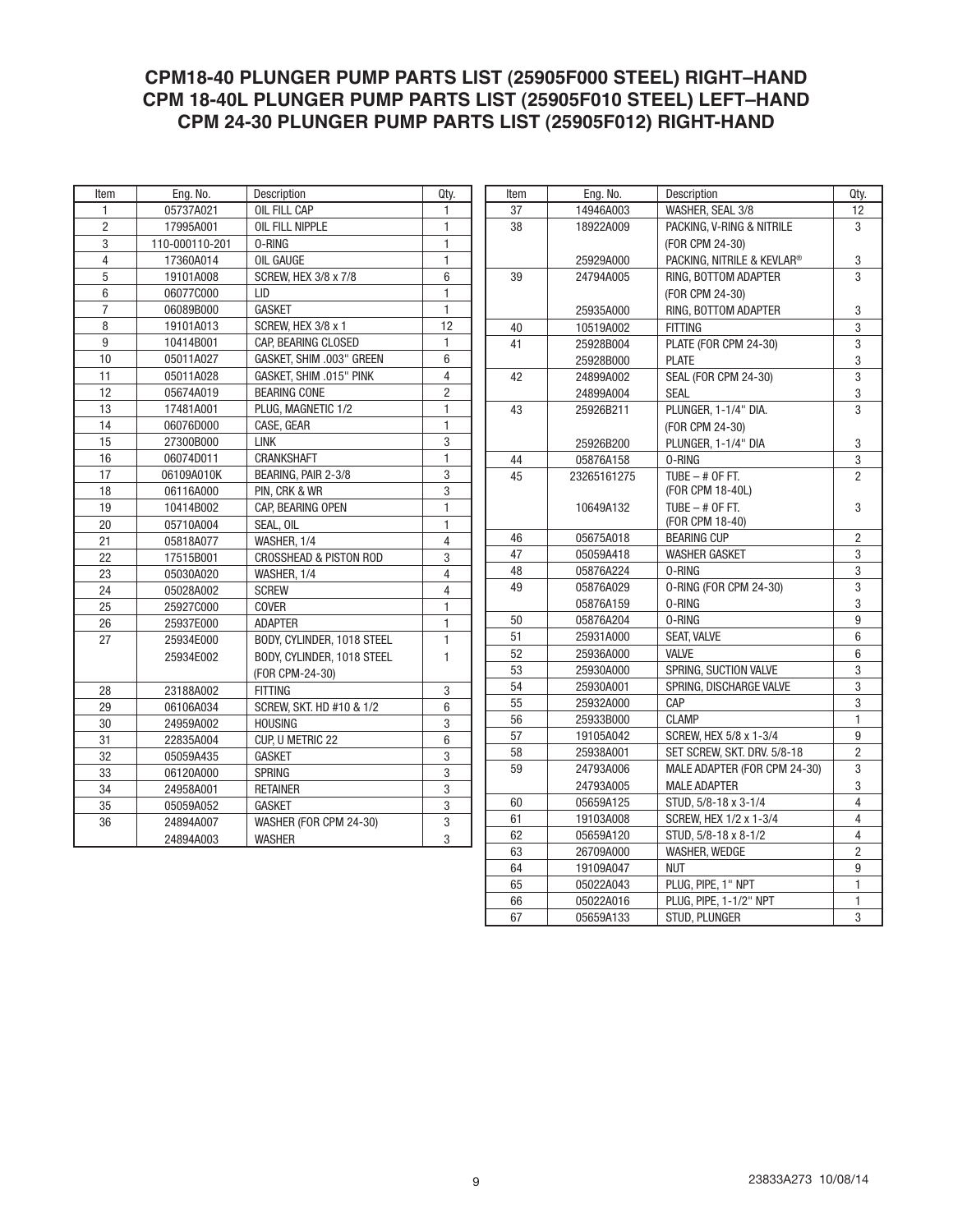**CPM 18-40ST PLUNGER PUMP PARTS LIST (25905F004 304 SST) RIGHT-HAND CPM 18-40STL PLUNGER PUMP PARTS LIST (25905F014 304 SST) LEFT-HAND CPM18-40SST PLUNGER PUMP PARTS LIST (25905F001 316 SST) RIGHT–HAND CPM 18-40SSTL PLUNGER PUMP PARTS LIST (25905F011 316 SST) LEFT–HAND**

| Item           | Eng. No.       | Description                       | Qty.           |
|----------------|----------------|-----------------------------------|----------------|
| 1              | 05737A021      | OIL FILL CAP                      | 1              |
| $\overline{c}$ | 17995A001      | OIL FILL NIPPLE                   | $\mathbf{1}$   |
| 3              | 110-000110-201 | 0-RING                            | $\mathbf{1}$   |
| 4              | 17360A014      | OIL GAUGE                         | 1              |
| 5              | 19101A008      | SCREW, HEX 3/8 x 7/8              | 6              |
| 6              | 06077C000      | LID                               | 1              |
| $\overline{7}$ | 06089B000      | GASKET                            | $\mathbf{1}$   |
| 8              | 19101A013      | SCREW, HEX 3/8 x 1                | 12             |
| 9              | 10414B001      | CAP, BEARING CLOSED               | 1              |
| 10             | 05011A027      | GASKET, SHIM .003" GREEN          | 6              |
| 11             | 05011A028      | GASKET, SHIM .015" PINK           | 4              |
| 12             | 05674A019      | <b>BEARING CONE</b>               | $\overline{2}$ |
| 13             | 17481A001      | PLUG, MAGNETIC 1/2                | $\mathbf{1}$   |
| 14             | 06076D000      | CASE, GEAR                        | $\mathbf{1}$   |
| 15             | 27300B000      | <b>LINK</b>                       | $\overline{3}$ |
| 16             | 06074D011      | CRANKSHAFT                        | $\mathbf{1}$   |
| 17             | 06109A010K     | BEARING, PAIR 2-3/8               | 3              |
| 18             | 06116A000      | PIN, CRK & WR                     | 3              |
| 19             | 10414B002      | CAP, BEARING OPEN                 | $\mathbf{1}$   |
| 20             | 05710A004      | SEAL, OIL                         | $\mathbf{1}$   |
| 21             | 05818A077      | WASHER, 1/4                       | 4              |
| 22             | 17515B001      | <b>CROSSHEAD &amp; PISTON ROD</b> | 3              |
| 23             | 05030A020      | WASHER, 1/4                       | 4              |
| 24             | 05028A002      | <b>SCREW</b>                      | 4              |
| 25             | 25927C000      | <b>COVER</b>                      | $\mathbf{1}$   |
| 26             | 25937E000      | <b>ADAPTER</b>                    | 1              |
| 27             | 25934E004      | BODY, CYLINDER, 304 SST           | 1              |
|                |                | (FOR CPM 18-40ST AND CPM          |                |
|                |                | 18-40STL)                         |                |
|                | 25934E001      | <b>BODY, CYLINDER</b>             | $\mathbf{1}$   |
| 28             | 23188A002      | <b>FITTING</b>                    | 3              |
| 29             | 06106A034      | SCREW, SKT. HD #10 & 1/2          | 6              |
| 30             | 24959A002      | HOUSING                           | 3              |
| 31             | 22835A004      | CUP, U METRIC 22                  | 6              |
| 32             | 05059A435      | GASKET                            | 3              |
| 33             | 06120A000      | <b>SPRING</b>                     | $\overline{3}$ |
| 34             | 24958A001      | <b>RETAINER</b>                   | 3              |
| 35             | 05059A052      | <b>GASKET</b>                     | 3              |
| 36             | 24894A003      | <b>WASHER</b>                     | 3              |

| Item | Eng. No.    | Description                  | Qty. |
|------|-------------|------------------------------|------|
| 37   | 14946A003   | WASHER, SEAL 3/8             | 12   |
| 38   | 25929A000   | PACKING, NITRILE & KEVLAR®   | 3    |
|      |             | (FOR CPM 18-40ST AND CPM     |      |
|      |             | 18-40STL)                    |      |
|      | 25929A001   | PACKING, VITON®              | 3    |
| 39   | 25935A000   | RING, BOTTOM ADAPTER         | 3    |
| 40   | 10519A002   | fitting                      | 3    |
| 41   | 25928B000   | PLATE (FOR CPM 18-40ST AND   | 3    |
|      |             | <b>CPM 18-40STL)</b>         |      |
|      | 25928B001   | <b>PLATE</b>                 | 3    |
| 42   | 24899A004   | SEAL (FOR CPM 18-40ST AND    | 3    |
|      |             | <b>CPM 18-40STL)</b>         |      |
|      | 24899A008   | <b>SEAL</b>                  | 3    |
| 43   | 25926B200   | PLUNGER, 1-1/4" DIA.         | 3    |
| 44   | 05876A158   | O-RING (FOR CPM 18-40ST AND  | 3    |
|      |             | <b>CPM 18-40STL)</b>         |      |
|      | 05876A205   | 0-RING                       | 3    |
| 45   | 10649A132   | TUBE $-$ # OF FT. (FOR CPM   | 1.5  |
|      |             | 18-40ST AND CPM 18-40STL)    |      |
|      | 23265161275 | TUBE # OF FT.                | 1.5  |
| 46   | 05675A018   | <b>BEARING CUP</b>           | 2    |
| 47   | 05059A418   | <b>WASHER GASKET</b>         | 3    |
| 48   | 05876A224   | 0-RING                       | 3    |
| 49   | 05876A159   | 0-RING                       | 3    |
| 50   | 05876A204   | O-RING (FOR CPM 18-40ST AND  | 9    |
|      |             | <b>CPM 18-40STL)</b>         |      |
|      | 05876A206   | 0-RING                       | 9    |
| 51   | 25931A000   | <b>SEAT, VALVE</b>           | 6    |
| 52   | 25936A000   | <b>VALVE</b>                 | 6    |
| 53   | 25930A000   | SPRING, SUCTION VALVE        | 3    |
| 54   | 25930A001   | SPRING, DISCHARGE VALVE      | 3    |
| 55   | 25932A000   | CAP (FOR CPM 18-40ST AND CPM | 3    |
|      |             | 18-40STL)                    |      |
|      | 25932A001   | CAP                          | 3    |
| 56   | 25933B000   | CLAMP                        | 1    |
| 57   | 19105A042   | SCREW, HEX 5/8 x 1-3/4       | 9    |
| 58   | 25938A001   | SET SCREW, SKT. DRV. 5/8-18  | 2    |
| 59   | 24793A005   | <b>MALE ADAPTER</b>          | 3    |
| 60   | 05659A125   | STUD, 5/8-18 x 3-1/4         | 4    |
| 61   | 19103A008   | SCREW, HEX 1/2 x 1-3/4       | 4    |
| 62   | 05659A120   | STUD, 5/8-18 x 8-1/2         | 4    |
| 63   | 26709A000   | WASHER, WEDGE                | 2    |
| 64   | 19109A047   | nut                          | 9    |
| 65   | 05022A043   | PLUG, PIPE, 1" NPT           | 1    |
| 66   | 05022A012   | PLUG, PIPE, 1-1/2" NPT       | 1    |
|      |             | (FOR CPM 18-40ST AND CPM     |      |
|      |             | 18-40STL)                    |      |
|      | 05022A016   | PLUG, PIPE, 1-1/2" NPT       | 1    |
| 67   | 05659A133   | STUD, PLUNGER                | 3    |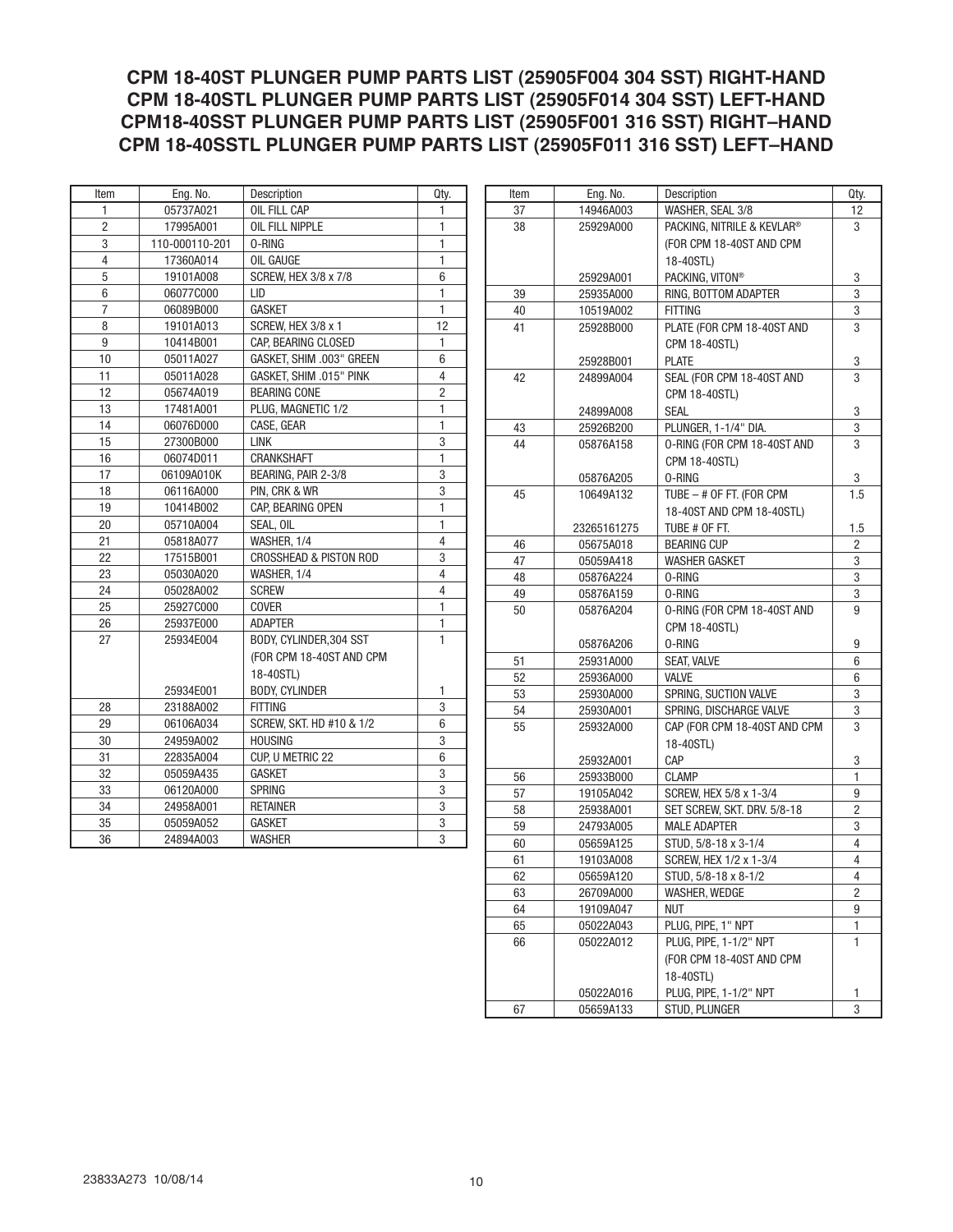## **CPM 18-40 AND CPM 24-30**